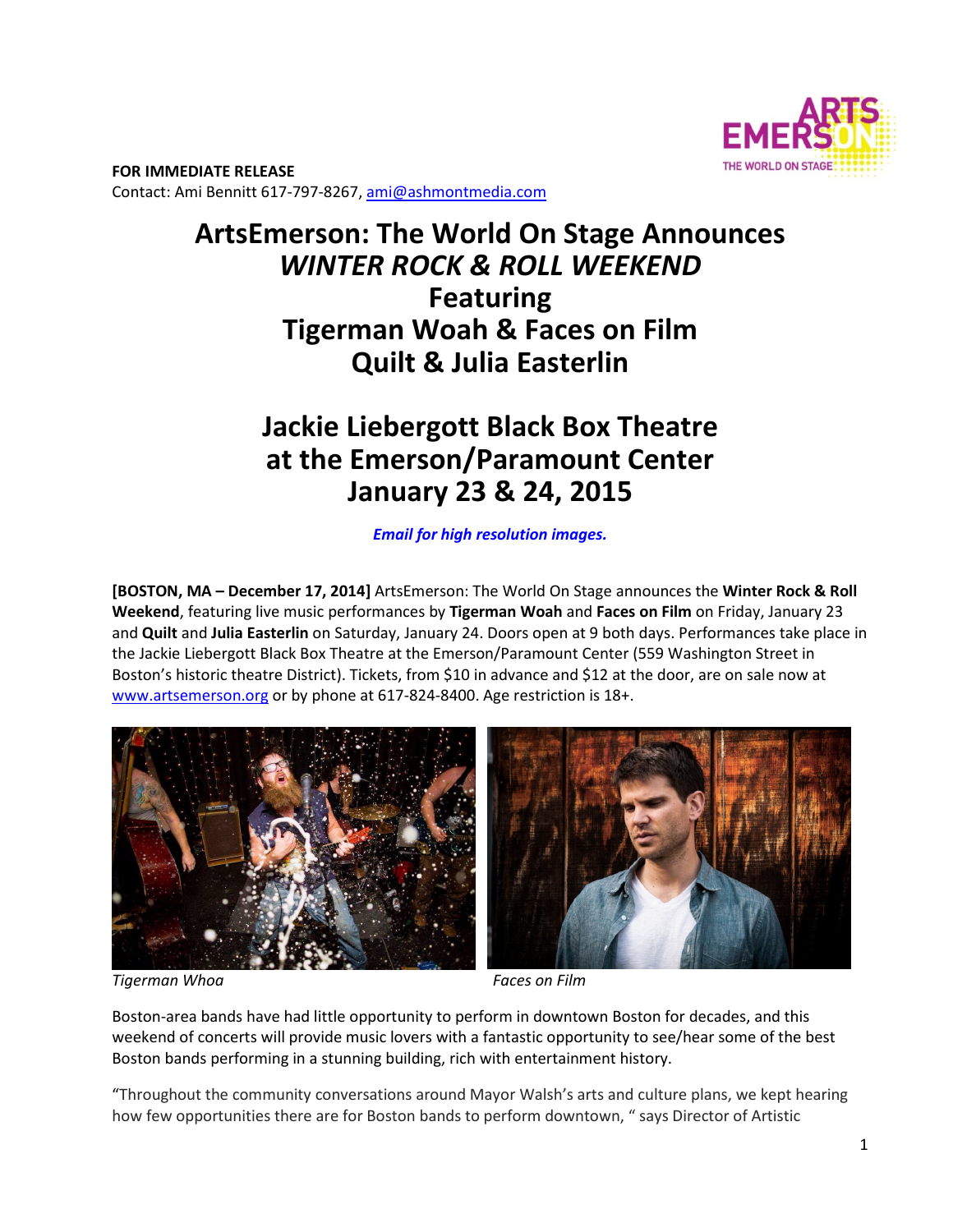Programs David Dower, "ArtsEmerson is the steward of some great spaces in the heart of it all, and we're motivated to explore how we can help out. Plus, it's always invigorating to have music in our mix."

The **Winter Rock & Roll Weekend** is programmed by Ryan Walsh, founder and songwriter of **Hallelujah The Hills** and Kieran Fallon of **The Nightlights** (both on ArtsEmerson staff). According to Walsh, "one of the first things I learned as a musician in Boston is that there are only rare opportunities to play in the city itself, which is disappointing. I would go see these four bands anywhere around here, but I'm especially excited to see them in this gorgeous theatre!"



*Quilt Julia Easterlin* 

**Tigerman WOAH**'s performances often start somewhere that's not the stage. This past summer, in Portsmouth, NH, the band headed to the venue's downstairs bar and began hollering a Capella at the patrons, before marching upstairs to the stage where their "drunken, cultish, group‐work‐oriented" style came to life in its entire unrefined splendor. One critic called it "swamp country punk band" and that's an accurate description as any. The band is currently nominated for a Boston Music Award for Live Artist of the Year. For more information on Tigerman WOAH click here.

**Faces on Film** blends woodsy folk, pastoral indie rock, heartfelt alt‐country, '60s British invasion, rootsy Americana and the hypnotic percussion of Can to form into something wholly new. Their captivating recorded work and intimate live shows create a feeling that frontman Mike Fiore is a man out of time, staking claims on multiple decades of music all at once, while still sounding forward thinking. Their debut album led to Fiore winning Boston Phoenix's 2009 award for Best Singer/Songwriter in Boston and a spotlight by NPR's "Second Stage," while the band's most recent video for "The Rule" has earned them a Best Music Video nomination from the Boston Music Awards. For more information on Faces on Film click here.

**Quilt** are a three‐piece psychedelic indie‐rock band from Boston consisting of Anna Fox Rochinski (vocals/guitars), Shane Butler (vocals/guitars), and John Andrews (vocals/drums). They have released through Mexican Summer two albums, an EP, and a handful of singles. The band tours the U.S. and internationally. Pitchfork described their debut album as, "capturing all the terror and exhilaration of jumping into the titular unknown." They are currently nominated for a Boston Music Award for Album of the Year. For more information on Quilts click here.

**Julia Easterlin** is a one‐woman powerhouse, elevated to the presence of a full orchestra by her expert looping and layering techniques which she utilizes both in the studio and for live performances. A Berklee College of Music graduate, Easterlin, has performed at CMJ, SXSW, and Lollapalooza. Her unique covers of Radiohead's "There There" and "Break My Body" by the Pixies are among the most exciting pieces of music that came out in 2012. For more information on Julia Easterlin click here.